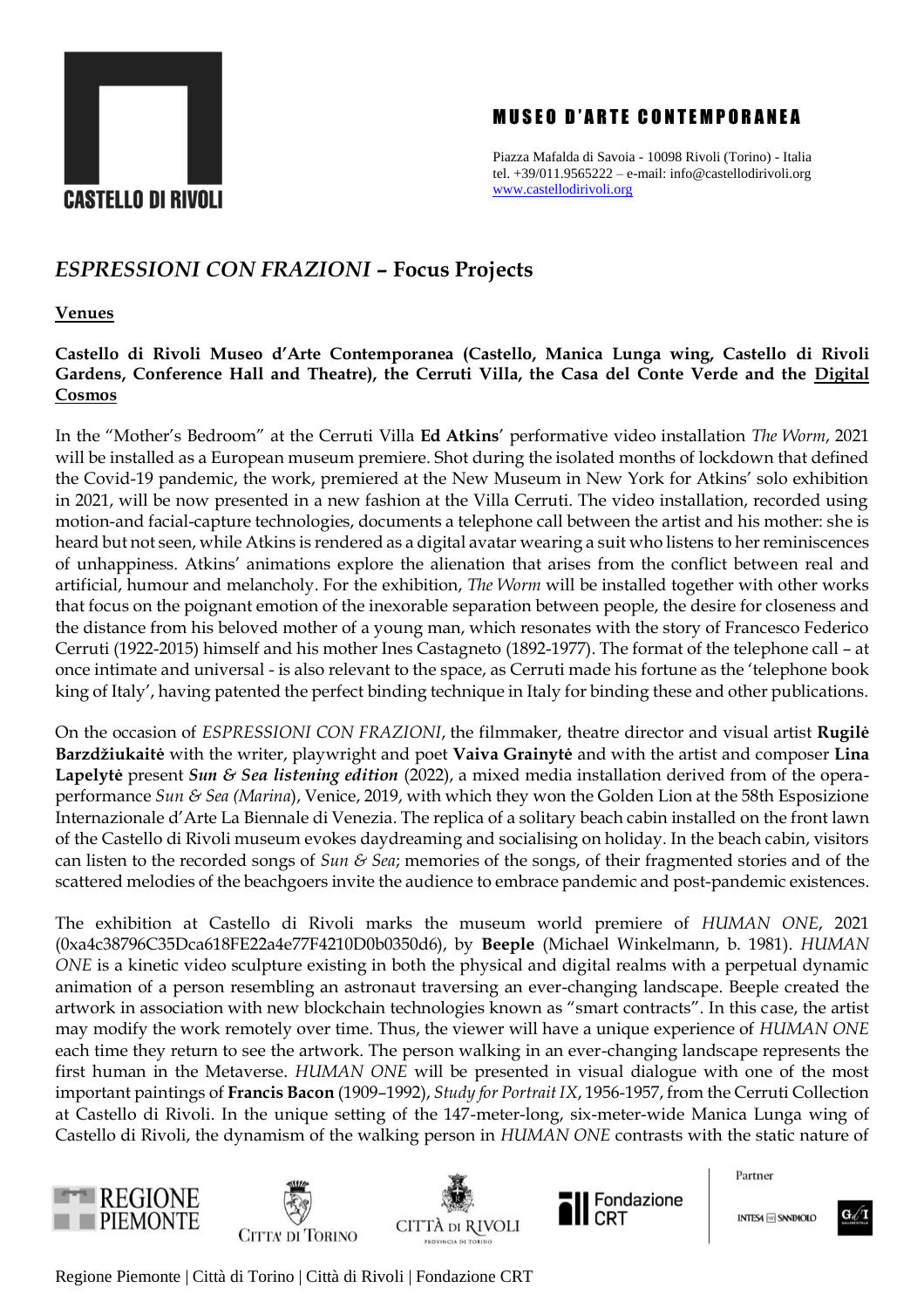the man portrayed in Bacon's portrait, which reflects the existentialist anxieties of the post-Second World War modern era when it was created. Bacon's *Study for Portrait IX* portrays its subject with no hands and no agency, sitting on a chair against an emerald green background within a white linear geometric structure that Bacon often used to frame his figures. By contrast, Beeple's "astronaut" represented in the artist's evolving landscape is moving constantly, while the audience stands still. *HUMAN ONE* represents a new era of digital art. The journey of the "astronaut" invites the viewer to consider the relationship between their digital identity and their physical identity. Beeple captured the attention of the international art world and global crypto community after the Christie's auction of the artwork *EVERYDAYS: THE FIRST 5000 DAYS*, 2021, as an NFT a year ago, serving as a catalyst for digital art and the uniqueness that each NFT (non-fungible token) represents through the new blockchain technology of the smart contract. Later in 2021 Beeple made *HUMAN ONE*, which was auctioned at Christie's Evening Sale to Ryan Zurrer, a Swiss-based businessman and collector of digital art. Beeple is widely considered the standard-bearer of digital art and *HUMAN ONE* can be viewed as a revolutionary work of art of our times in the way the artist questions the boundaries between the virtual and real worlds.

The solo project by **Richard Bell** conceived for Castello di Rivoli will be installed in the gardens and the Conference Hall of the Manica Lunga wing of Castello. Bell's artistic production, which began in the 1980s, is closely intertwined with Indigenous political issues and investigates the brutality and discrimination experienced by Aborigines in Australia. Referring to biographical events, Bell tells the story of his family's tin shack which was demolished by the Australian authorities when he was 14 years old. It will be installed in the gardens with a new video installation (*Bulldozer Scene No Tin Shack*, 2022). The looped projection shows a teenager who, in an attempt to stop the bulldozer that is demolishing the tin shack in which he was living in 1967, imitates the gesture of the man who stopped the advance of a tank in Tiananmen Square in 1989. In the video, the teenage boy stands still and, despite his resistance, the bulldozer destroys the shack, leaving a pile of rubble. A mini-retrospective of Bell's work in the adjoining Conference Hall of Manica Lunga presents works including *Prelude to Imagining Victory* of the series *Umbrella Embassy*, 2013, which is the first installation version of the work *Tent Embassy*, 2013 - in progress; the recent paintings *U Can't Touch This*, 2021, and *Immigration Policy*, 2017; works from the past such as *Ministry Kids (Children's Parliament)*, 1992, and *Pigeon Holed*, 1992, which reflect the fear that Aborigines may access Australian institutional and power positions. The painting *Bell's Theorem*, 2002, will also be installed along with original notes from the artist's writings. Finally, the video *Scratch an Aussie*, 2008, will also be on display. Richard Bell's work will feature prominently in documenta 15, opening in June 2022.

For the exhibition at Castello di Rivoli, artist **Anna Boghiguian** has specially conceived and created a new series of 10 drawings entitled *A Repetitive Cycle*, 2021. Made during the artist's stay in Turin during the Covid-19 pandemic, the series of drawings made with Conté crayon and ink on Ingres paper investigates the theme of the loss of personal freedom during the period of the pandemic characterised by lockdowns and other restrictions. These works depict people wearing masks but also individuals protesting against the restrictive measures put in place to contain the pandemic that face the police committed to quelling the protest. Boghiguian's polemical works, which grasp the contradictions and discomfort of contemporary human beings, typically combine figuration and hand-written text commentary, thus turning her series of paintings into a unified body with ambivalent and complex narratives capable of touching all the senses, and of pushing the observer into a dimension of empathy with the world and its often tragic affairs.

As part of *ESPRESSIONI CON FRAZIONI*, artists, performers and philosophers **Silvia Calderoni** and **Ilenia Caleo** create a new project that focuses on the utopias, memories and solitudes of single and plural bodies. This first installation of theirs, *Pick Pocket Paradise*, 2022, is conceived by the artists as a room full of live nettles that the visitor is invited to cross through. The choice of nettles suggests danger, since it causes a skin rash, but also the idea of wild plants that grow spontaneously in the fields until they become very tall in the summer. The plant's name in Italian (*ortiche*), which derives from the verb "urticare", evokes our common experience of the plant known because it causes itching and burning when touched. The artists intend to literally recreate the suggestion of a space that at times can be irritating and uncomfortable, to which the









Partner

**INTES4 MM SANDAOLO** 

 $G \mathscr{N}$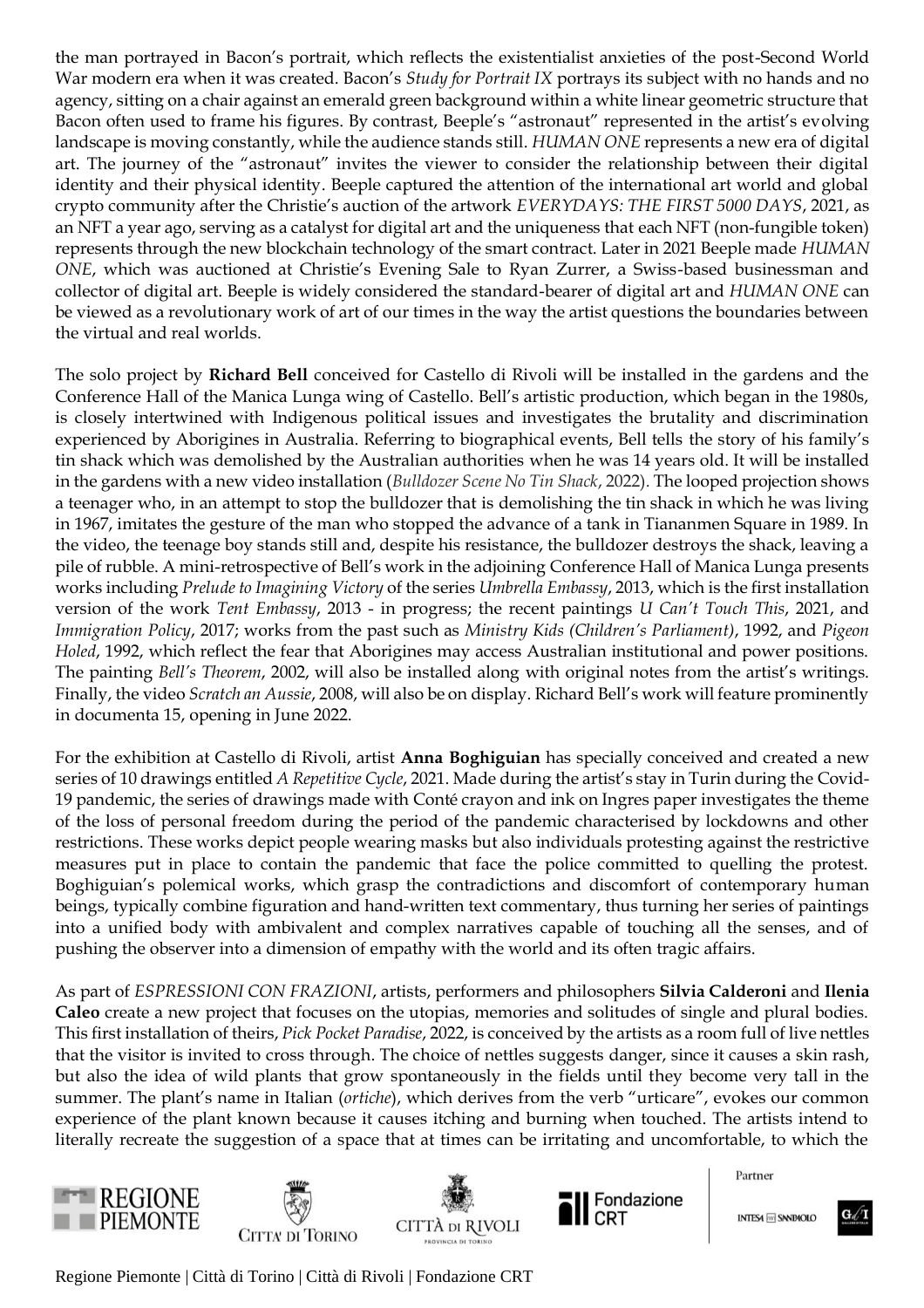body must adapt when crossing it. At the end of their walk, the visitors can look at a close-up of the photograph *En Masse, Sunners Seen from Pier 45*, 1982, by Frank Hallam. This evokes joy but also fear in the gay community given the memories of the Aids pandemic in the 1980s.

*Trenches for Reason*, 2021, is a work the London-based Italian artist **Enrico David** conceived for *ESPRESSIONI CON FRAZIONI*. Executed in a variety of materials such as bronze, metal, steel, jesmonite, wood and copper, it consists of two long, tapered, suspended masses, two bodies that recall the geological incrustations of the earth and industrial technology, with their lower sections ending in human heads. This large sculptural installation is the artist's expression of the state of precariousness in which modern individuals live today. The work is a morphological collage of materials, as mineral/organic and artificial/synthetic forms express the breakdown of balance, a search for continuous negotiation and metamorphosis that the artist, sharing his vision of the world, tackles through this plastic form. *Trenches for Reason* is an expression of the crisis in reason. The artist imagines being forced to live in an existential and linguistic trench from which to observe the questionability and precariousness of reality.

**Irene Dionisio** specifically conceived the artwork *Mondo Nuovo*, 2022, for the exhibition. This single-channel video installation created and monitored entirely with Artificial Intelligence shows infinite combinations of images linked to the concept of Eden. The work is projected at 360 degrees inside a circular structure to which the visitor can only look at from an opening on the side of the cylinder, without physically accessing the interior. *Il grande mistero*, 2022, a 5.1 sound installation obtained from the sonification process of the Higgs Boson will mark the rhythm of the images. The epic-religious atmosphere of the initial tones soon evolves into a sound that recalls the comic. The anthropomorphisation of the "God particle" takes on the sound of an advertising jingle with infinite and arbitrary variations. This work questions our dream of the positive outcomes of technology today.

The solo project **Bracha L. Ettinger***. Bracha's Notebooks* presents a series of five paintings and about 50 notebooks used by the artist to annotate her reflections, associations and work notes, combining word and drawing. The notebooks, written in three languages (French, English and Hebrew), testify to the dual activity of Bracha L. Ettinger whose artistic practice is intertwined with her work and research as a philosopher and psychoanalyst. The artist's practice has its roots in her autobiographical past, in the history of her parents who survived the Holocaust; it explores the concepts of trauma, oblivion, the feminine and *matrixial* gaze, of the space of the unconscious and of the transition from invisible to visible, enlightening art's capacity of "healing".

**Mariangela Gualtieri** is a poet and playwright. She began writing while an actress at the Teatro Valdoca, which she co-founded with the director Cesare Ronconi in the early 1980s. She is an active part of all of Ronconi's productions, keenly perceiving the whirl of forces on stage and giving them voice. Always attentive to the oral delivery of poetry (through poetry readings in Italy and abroad), she is deeply sensitive to vocal amplification and the close relationship between poetry and live music. Committed to education, she gives workshops on writing and, more recently, reading poetry at the microphone. Among the recently published texts: *Antenata*, Crocetti, 2020, and for Einaudi *Le giovani parole*, 2015, *Quando non morivo*, 2019, *Paesaggio con fratello rotto*, 2021, *L'incanto fonico* to be released in 2022. She has also published *Beast of Joy. Selected poems* for Chelsea Editions, New York, 2018. The poem *Ecco. Sei qui*, which was written specially for the exhibition *ESPRESSIONI CON FRAZIONI*, can be listened to in the Castello di Rivoli's outdoor atrium. The artist's voice introduces the exhibition through profound reflection on art and the works on view, which silently await along the visitor's path, opening visitors to its vision and mutual dialogue.

Artist **Grada Kilomba**'s new audio and mixed media installation *18 Verses of a Boat*, 2022, is a work that combines engraved burnt wood and audio recording and cloth. It is based on a poem written by the artist that blends past, present and future in a constellation that suggests the continuation of deep trauma. The work refers to the repetition of systemic racism through a reference to boats used in the slave trade and this may bring in the listeners recollections of tragic incidents more recently in migrations in the Mediterranean









Partner

**INTES4 MM SANDAOLO** 

 $G \mathscr{N}$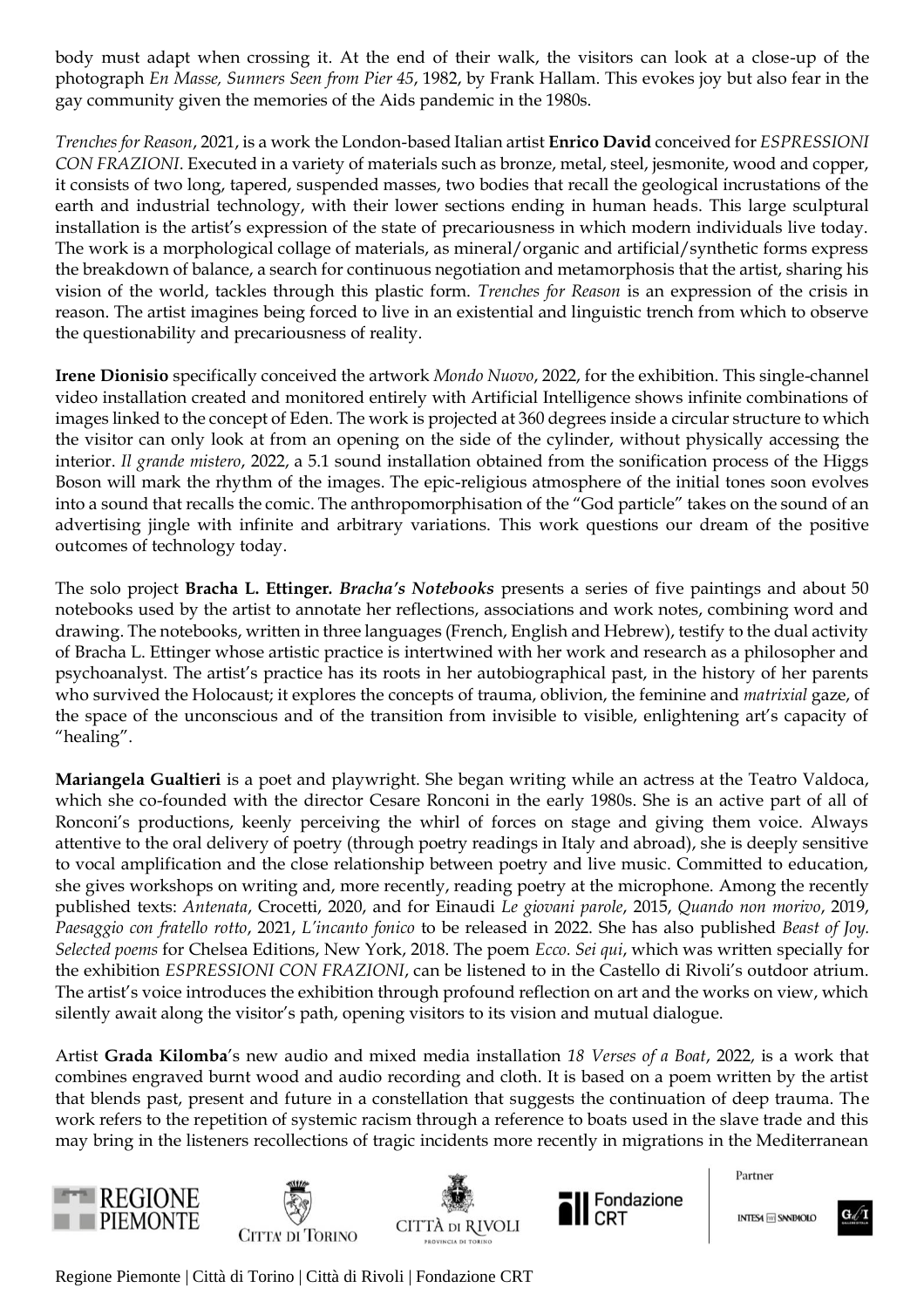Sea. This sound and wood installation exhibited in the Castello di Rivoli building stems from a performance work created in Lisbon in Fall 2021. In an era of post-humanistic melancholy like ours, Kilomba's work suggests the need for art to imagine a new non-digital climate: exploring the human condition while creating cosmogonies based on continuity between the human and the non-human natural world.

**Agnieszka Kurant**'s *Crowd Crystal* solo project investigates crowds as assets of late capitalism, in which society becomes a factory of data mining. In her work Agnieszka Kurant analyzes the transformations of the human and the future of labour and creativity. The artist questions the concept of individual authorship and reflects on the notion of the footprint that everyone leaves in the digital world, as well as carbon footprints, as actualizations of prehistoric imprints left by our ancestors. She reflects on the potential we all carry within ourselves to influence social change and mutations of matter. Furthermore, Kurant's *Crowd Crystal* investigates the impact of collective intelligence in nature, culture and non-human intelligences - from bacteria and other single-celled organisms to artificial intelligence. In the Castello building, Kurant exhibits one painting of the series *Conversions*, 2019-2021, *Chemical Garden,* 2021, two sculptures of the series *Post-Fordite,* 2019-2020, and *Adjacent Possible*, 2021.

**Julie Mehretu**, one of the major painters in the world exploring abstraction, began her activity in the late 1990s. Known for her layered paintings combining contemporary references with architecture and urban planning, in 2003 she exhibited at Castello di Rivoli as part of the exhibition *The Moderns*. More recently, Mehretu has used photographs found online and in newspapers to prepare the first draft her canvases, made up of layers of personal marks that carry the image to a unique form of dynamic abstraction. From migration crises to global warming, from the fires in California to the Charlottesville violence in 2017, up to the rise of reactionary movements in international politics, the latest cycle of Mehretu's works includes *Orient (after D. Cherry, post Irma and summer)*, 2017-2020. In the case of this work, the specific reference is to the conflicts in the Middle East and the tragic events of the war in Syria. Interested in the formal problems of color and line, the artist creates a compression of time and space in this painting, as well as a short circuit between the art historical references: from the geometric abstraction of Suprematism to the dynamism of Italian futurism, up to Abstract Expressionism. Mehretu's painting will enter into dialogue with *Velocità astratta*, 1913, a major Futurist painting by **Giacomo Balla** belonging to the Cerruti Collection at Castello di Rivoli. A founding member of the Futurist movement in the early 20<sup>th</sup> century, Balla was one of the inventors of Modern abstraction through the kinetic dynamism of moving objects such as the automobile, whose speed characterised the new technological progress of the time.

The solo project devoted to **Otobong Nkanga**, which opened to the public in late 2021 at Castello di Rivoli, is also part of *ESPRESSIONI*. Nkanga, whose artworks address urgent issues related to the ecological crisis and the exploitation of natural resources, is one of the most innovative international contemporary artists. She investigates history with fine lyricism and celebrates the importance of physical materials and their care, even in a digitised world. Specially conceived for the galleries on the third floor of the Castello, the work consists of a large site-specific installation which includes carpets whose irregular form is inspired by the shape of minerals such as quartz and malachite and whose healing properties have been known since ancient times. The artist developed her installation at floor level through five large galleries of the third floor of the Castello di Rivoli to embrace the horizontality associated with the notion of geography, bringing into dialogue the different cultural traditions that are interwoven in our contemporary world.

**Dana Schutz**'s pictorial and sculptural works feature fragmented bodies, common objects and daily actions within circumstances with surreal, sometimes absurd and grotesque implications, provoking the viewer's imagination. Her expressionistic and surreal paintings are placed in dialogue with the pictorial tradition and, in particular, find iconographic references in 19<sup>th</sup>- and 20<sup>th</sup>-century painting. Figures characterised by monstrous aspects with mysterious identities that mix anthropomorphic features with other fantastic ones emerge in the darkness of the painting *Boat Group*, 2020. Presented for the first time to the public, the painting *The Family*, 2021, shows a compact group of characters portrayed within a desolate setting with a dark and dramatic atmosphere. In both works on display, the characters depicted seem to have been captured in a









Partner

**INTES4 m SNNB4OLO** 

 $G \mathscr{N}$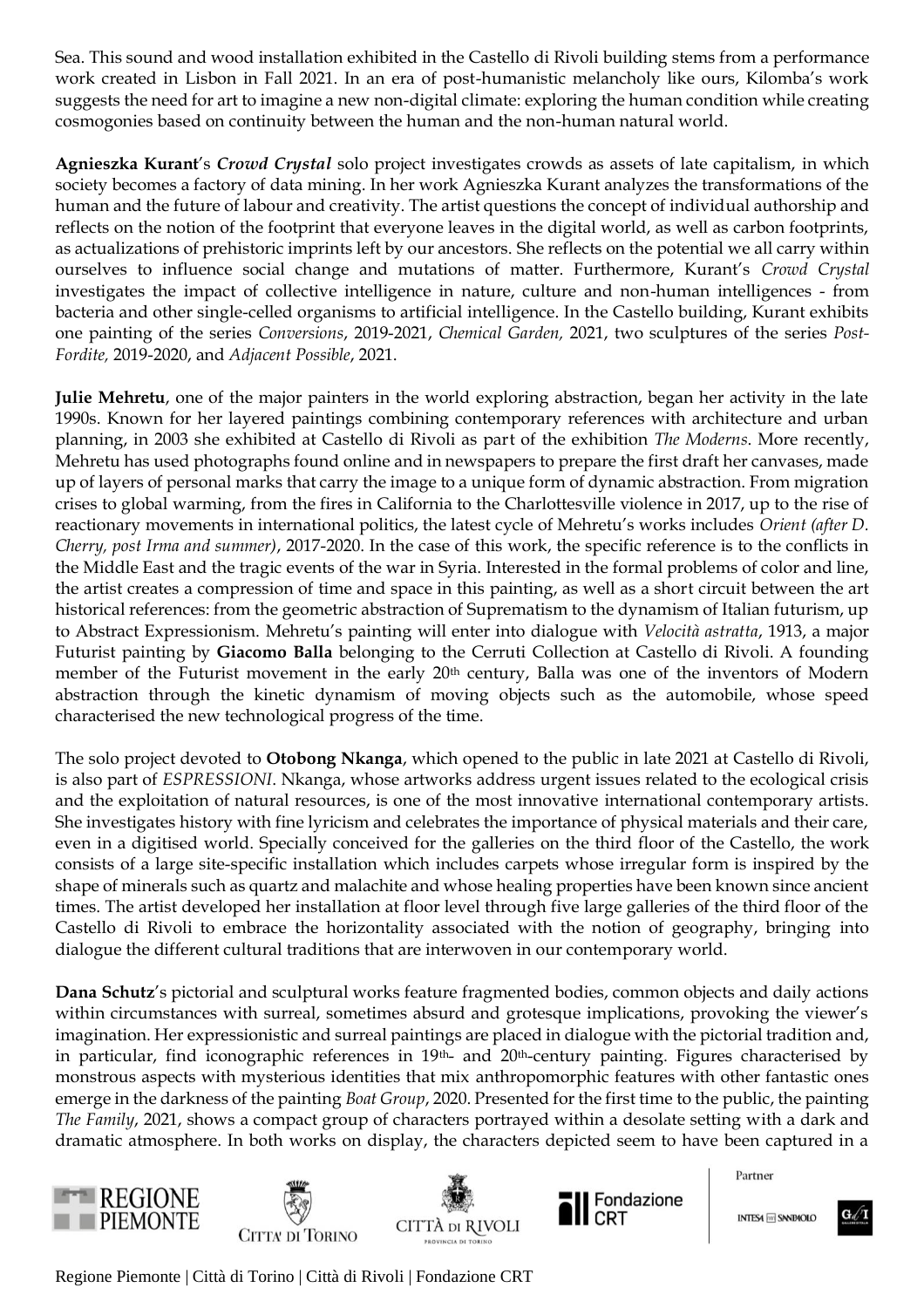moment of travel, of displacement, of which all the details - reasons, place of departure and destination remain unknown: groups, families, communities are suspended, uncertain, leaving open questions around existence.

**Marianna Simnett** creates a new installation for the exhibition *ESPRESSIONI CON FRAZIONI*. Her immersive narratives centre around the overlapping and at times incongruous themes of vulnerability, autonomy, control, pain, metamorphosis, and care. The installation *Prayers for Roadkill*, 2022, draws its title from a line in Adrian Piper's journal where she expresses empathy and fascination with the micro-violence that unfolds beneath the wheels of an automobile. In Simnett's stop motion animation film and intricate sculptures depicting hybrid human-animal creatures, she wields the aesthetic of vintage children's television programming, soft play areas, and modernist asylums to explore the emotional and material entanglements of love and cruelty. To create the characters in her film, Simnett not only literally reanimates roadkill but reclaims – and thereby empowers – the image of the animal to plumb the depths of some of the darkest, most fundamental aspects of being human.

For this exhibition, **Uýra Sodoma** presents the photographic and video documentation of the performance held in July 2021 at Castello di Rivoli entitled *Florestas que dormem sob o asfalto* (The forests that sleep under the asphalt, 2021). The artist intertwines the ancestral wisdom of the indigenous peoples of Brazil with the canonical scientific and biological knowledge of modernity, evoking lost properties and memories relating to plants and the beings that inhabit them. Uýra Sodoma adopts the persona of a "walking tree", a hybrid entity of human and plant, whose appearance is constantly evolving, just like nature. In the performance Uýra Sodoma embraces the specificity of the flora of the Susa Valley in the local Piemonte region. "Under the view of worlds that insist on everything being straight," the artist states, "the seed claims the right to make curves." It has just arrived. It is sleeping and Uýra Sodoma wakes it, drawing its shape on the stone of the Castello di Rivoli's baroque atrium, watering it to move the forest under the ground. According to the artist, the seed represents movement and metamorphosis – the pulsating force and potential spirit of all living beings.

**Jenna Sutela** works on the porous boundary between art, artificial intelligence and biology, wondering about the ways in which humans, technology and microbes relate to each other. Influenced by cybernetics, science fiction, feminist thought, and striving towards empirical experimentation and collaboration, her practice puts scientific data and creative imagination in dialog. Her works offer the image of an interconnected future, in which human and non-human beings coexist and communicate. Bacteria and fungi are among the co-agents with whom the artist collaborates for the realization of her works. *nimiia vibie*, 2018–22, is a sound work that investigates the themes of machine learning and interspecies communication, exploring an area beyond human consciousness and the planet Earth. The work documents the interactions between a neural network, the audio recordings of the first Martian language, as channeled in the late 1800s by the French medium Helene Smith and then voiced by Sutela, and the movements of *Bacillus subtilis*. Extremely resilient, and present in traditional Japanese food, according to recent experiments investigating life forms in relation to space flights, *Bacillus subtilis* is a microorganism that can survive on Mars. Speaking of the work, whose title alludes to a Bacterial-Martian language, the artist declares: "In this work, the machine is a medium, channeling messages from entities that usually cannot speak. But the work is also about intelligent machines as aliens of our creation. We built the aliens ourselves and now the challenge is to understand the nonhuman condition of these machines that work as our interlocutors and infrastructure."

**AntiGonna** in collaboration with **Nikita Kadan** present *Lucid Skin*, 2019, a short film in which the protagonist is an artist who rethinks his identity, which will be shown in the Theatre of the museum. He turns to selfharm as a way to punish his 'masculinity'. This film is presented along with a selection of filmic works and moving images by contemporary artists from Ukraine titled *A Letter From The Front*, whose title recalls an iconic Soviet painting from 1947 by Aleksandr Laktionov (1910–1972). Other works included in the screenings are by Ukrainian artists such as **Dana Kavelina, Lesia Khomenkо**, **Alina Kleytman**, **Yuri Leiderman**, **Katya Libkind**, **Yarema Malashchuk and Roman Himey**, **Lada Nakonechna**, **R.E.P.**,









Partner

**INTES4 MM SANDAOLO** 

 $\mathbf{G} \mathscr{U}$  I